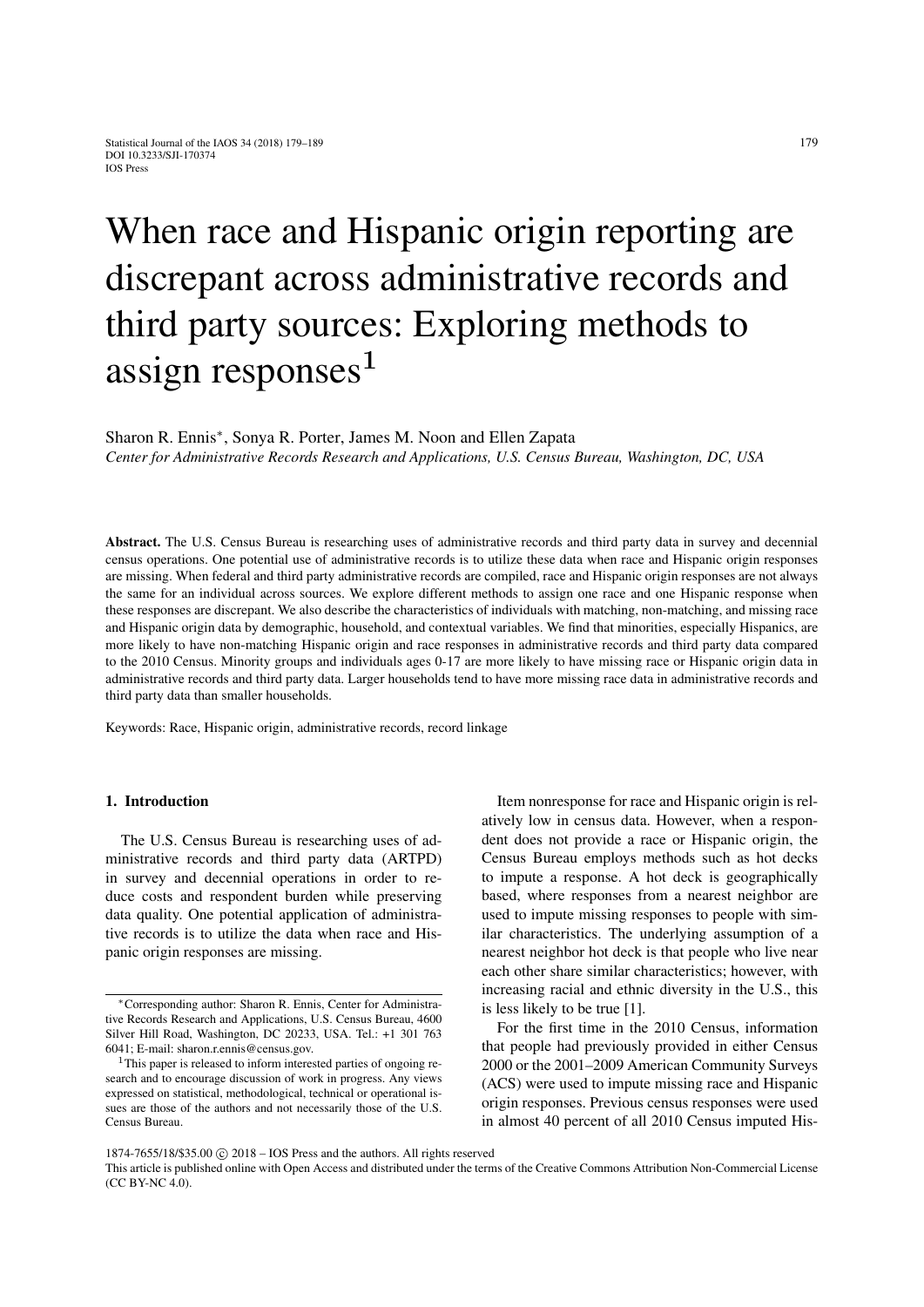panic origin responses and 30 percent of all imputed race responses [\[2\]](#page-9-1). We may be able to expand on this imputation method to include other federal and third party sources [\[3\]](#page-10-0).

Race and Hispanic origin responses in ARTPD may be able to assist not only with item nonresponse but also housing unit nonresponse. The Census Bureau is researching ways in which ARTPD could be used in decennial census operations when households do not respond to initial contact attempts. The quality of race and Hispanic origin data, as well as other demographic and housing data, in ARTPD is of crucial importance to this research.

However, when ARTPD are compiled, race and Hispanic origin responses are not always the same for an individual across different sources. In this paper, we explore different methods used to assign a single race and Hispanic origin response from ARTPD and evaluate which methods result in the highest level of agreement between an ARTPD composite of race and Hispanic origin responses and 2010 Census responses. We also describe the characteristics of individuals whose race or Hispanic origin responses in ARTPD match or do not match 2010 Census data, or have missing race or Hispanic origin responses in ARTPD.

In the next sections of this paper, we provide background on previous research on race and Hispanic origin data in ARTPD. Then we discuss the data and methods used in our analysis and present the results from our study. We conclude with a summary of our findings and propose future research.

## 2. Background

## *2.1. Census Bureau research on the quality of race and Hispanic origin in administrative records and third party data*

In response to expanding interest in the use of administrative records to enhance a decennial census, the Census Bureau developed the Statistical Administrative Records System (StARS) in 1999. StARS 1999 was developed to support the Administrative Records Experiment which simulated Census 2000 counts with administrative records [\[4](#page-10-1)[,5\]](#page-10-2). This previous research found that StARS had a lower representation of minorities compared to Census 2000. One of the limitations of the StARS administrative data was the inconsistent collection of race and ethnicity data. In particular, the Social Security Administration Numerical Identification File (Numident), which provided the widest coverage of race and ethnicity for the population, included Hispanic as a race category and did not collect multiple race responses [\[5\]](#page-10-2). In contrast, census data, adhering to the 1997 Office of Management and Budget (OMB) race and ethnicity standards, collects race and Hispanic origin as separate questions and starting in 2000 allowed for multiple-race reporting. StARS also modeled race and Hispanic origin when this information was missing in StARS, which likely contributed to differences between Census 2000 and StARS race and Hispanic origin data.

In a more recent study, the "2010 Census Match Study," Rastogi and O'Hara [\[6\]](#page-10-3) expanded on this research and evaluated the agreement of demographic responses in ARTPD compared to the 2010 Census. In addition to the administrative sources used in StARS, this study utilized thirteen additional federal and third party files. Rastogi and O'Hara [\[6\]](#page-10-3) found that non-Hispanics had higher agreement rates compared to Hispanics. Race response agreement varied by race group. The White alone, Black alone, and Asian alone populations had higher agreement rates compared to the Two or More Races, Native Hawaiian or Other Pacific Islander (NHPI) alone, American Indian or Alaska Native (AIAN) alone, and Some Other Race (SOR) alone populations. In a study that replicated the "2010 Census Match Study" using data from the 2010 ACS, Bhaskar et al. [\[7\]](#page-10-4) found results for race and Hispanic origin that were consistent with those found by Rastogi and O'Hara [\[6\]](#page-10-3).

The race and Hispanic origin agreement patterns observed by Rastogi and O'Hara [\[6\]](#page-10-3) and Bhaskar et al. [\[7\]](#page-10-4) are consistent with literature on racial and ethnic fluidity.

### *2.2. Racial and ethnic fluidity*

One reason an individual's race or Hispanic origin in administrative records may not match their response in census data is racial and Hispanic origin fluidity. Individuals may change their identity and/or identification over time or in different situations and contexts (e.g., see [\[8](#page-10-5)[–10\]](#page-10-6)). Race response change varies considerably by race group. Non-Hispanic Whites, Blacks, and Asians are usually consistent in their race responses; while race response change is more common among non-Hispanic AIAN, NHPI, and multiracial individuals [\[8,](#page-10-5)[10](#page-10-6)[–12\]](#page-10-7). Previous Census Bureau research from the 1990, 2000, and 2010 Censuses shows that individuals are relatively consistent in their responses to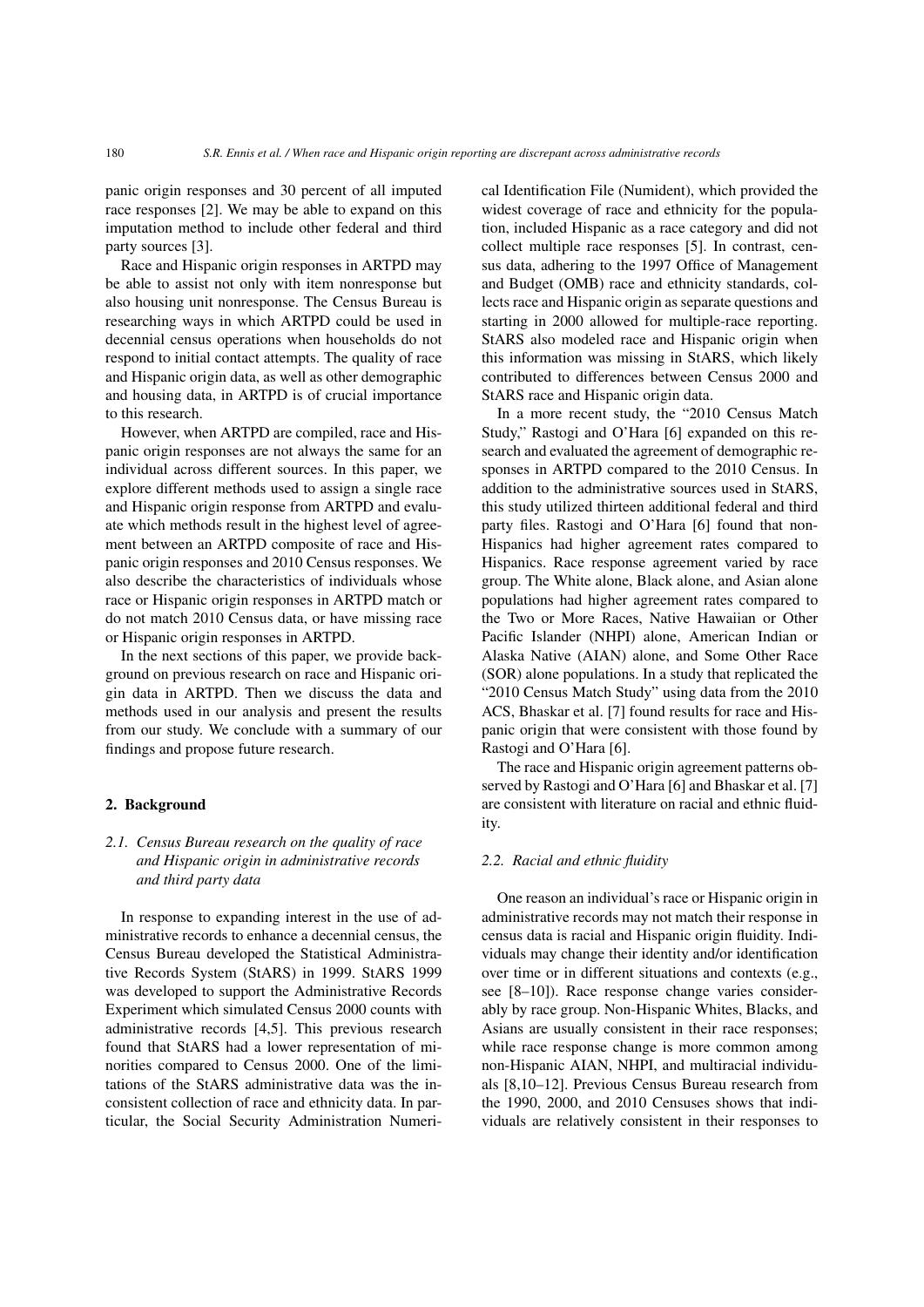the Hispanic origin question with three percent or less changing their answer between the census and its corresponding reinterview [\[13–](#page-10-8)[15\]](#page-10-9).

Prior research shows substantial racial fluidity among Hispanics relative to non-Hispanics [\[10](#page-10-6)[,13](#page-10-8)[,14,](#page-10-10) [16\]](#page-10-11). One factor that may affect race reporting among Hispanics is that although the federal government defines race and ethnicity as separate concepts, many Hispanics view race and ethnicity as one concept and identify their race as "Hispanic." When faced with the federal standard racial categories, people who view their race as Hispanic may 1) not answer the race question, 2) report Hispanic responses that are tabulated as SOR, or 3) report a category that they feel may not be the best fit for their racial identity. Another factor affecting Hispanic racial identification is differences in questionnaire design. Campbell and Rogalin [\[17\]](#page-10-12) conducted a study that compared responses from separate ethnicity and race questions to a combined ethnicity and race question for the same respondent. The authors found that most Hispanics who chose a race in the separate question identified as Hispanic only to the combined ethnicity and race question.

## *2.3. Characteristics of people with non-matching and missing Hispanic origin and race responses*

Previous research on non-matching race and ethnicity data found that agreement varies by demographic and socioeconomic characteristics. Males [\[18,](#page-10-13) [19\]](#page-10-14) and younger individuals [\[10](#page-10-6)[,20\]](#page-10-15) are more likely to have non-matching responses compared to females and older individuals. Individuals living in more affluent neighborhoods [\[18\]](#page-10-13), people who live in the West, and people who respond through an interviewer compared to those who respond through mail tend to have non-matching race and Hispanic origin responses [\[10\]](#page-10-6). Household structure also has an impact on responses. Those living alone have more consistent responses than those living with others [\[21\]](#page-10-16).

Few studies look at the patterns of missing race and Hispanic origin data in administrative records. We provide a brief overview of studies that have evaluated these patterns, but the findings are largely based on Medicaid [\[18](#page-10-13)[,19\]](#page-10-14) or Veteran's data [\[21\]](#page-10-16) and may not apply to other ARTPD. Previous studies comparing survey data to administrative records found that White and younger individuals are more likely to have missing race responses [\[19](#page-10-14)[,21\]](#page-10-16). However, Fernandez et al. [\[18\]](#page-10-13) found that individuals who are Hispanic, AIAN, and older are more likely to have missing race responses in Medicaid administrative records. Males and people living in neighborhoods with higher median household incomes also tend to have missing race responses in Medicaid data [\[18\]](#page-10-13). Similar to patterns for missing race, minorities and people living in neighborhoods with higher median household incomes are more likely to have missing Hispanic origin responses in Medicaid data [\[18\]](#page-10-13). However, in contrast to missing race findings, females are more likely to have missing Hispanic origin responses in Medicaid data compared to males [\[18\]](#page-10-13).

## 3. Data and methods

We used federal, state, and third party files to build a race and Hispanic origin ARTPD composite. We used previous census records (Census 2000 and ACS data from 2001 to 2009), Numident, Department of Housing and Urban Development (HUD) Tenant Rental Assistance Certification System (TRACS), HUD Public and Indian Housing Information Center (PIC), HUD Computerized Homes Underwriting Management System (CHUMS), the Center for Medicare and Medicaid Services Medicare Enrollment Database (MEDB), Indian Health Service (IHS) file, and Temporary Assistance for Needy Families (TANF) data in our race assignment methods as well as our regression analysis. We used these same files plus Texas Supplemental Nutrition Assistance Program data (SNAP), Medicaid Statistical Information System (MSIS), and third party files to assign Hispanic origin, as these additional sources indicated high levels of agreement for Hispanic origin responses but not race responses.

Administrative records sources vary in the collection of Hispanic origin and race data. Many of the federal files report race and ethnicity according to OMB's revised 1997 race and ethnic standards (see [\[22\]](#page-10-17) for more information). However, there are a few exceptions. HUD TRACS collects an individual's ethnicity and race, but the 2010 HUD TRACS dataset used in this study has information for individuals for Hispanic origin or race, but not both. The Numident, MEDB, and Texas SNAP files treat race and Hispanic origin as one concept and have one combined race and ethnicity variable. In other words, the categories of the variable include "Hispanic" in addition to the race groups. Additionally, the Numident and MEDB data have a combined category for Asian and Pacific Islander and do not collect multiple responses or include a category for multiracial persons.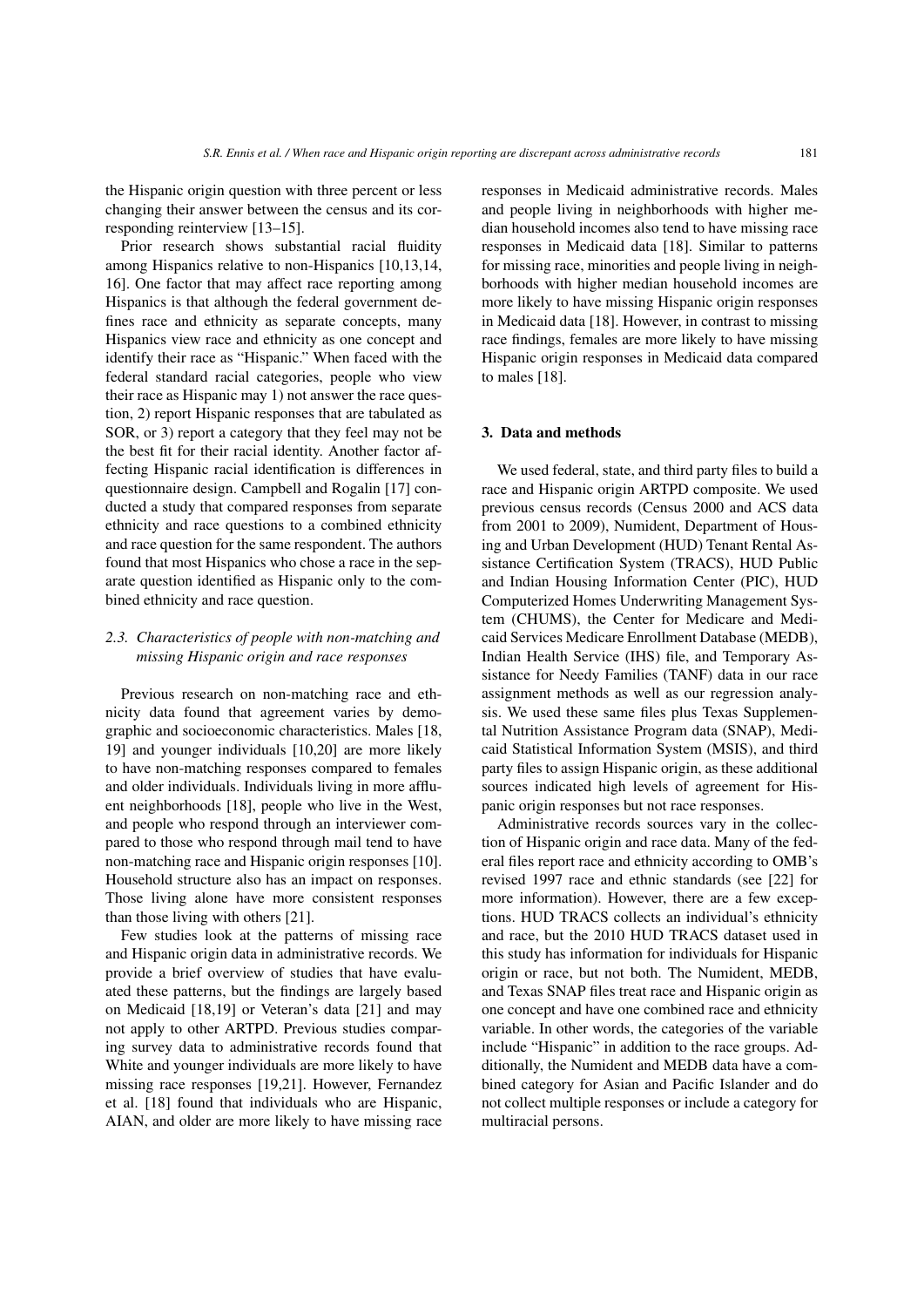In order to compare the race and ethnicity data from the Numident, MEDB, and Texas SNAP files to the 2010 Census, we recoded the combined race and ethnicity variable into two separate variables, one for ethnicity and one for race. Individuals who were identified as Hispanic were coded as such with missing race information since we have no information about their race. Similarly, individuals who were identified as a race were coded as that race group with missing Hispanic origin information. For example, if an individual identified as Black, then the separate ethnicity variable was coded as missing and the race variable was coded as "Black." If an individual was identified as the combined category Asian/Pacific Islander then their race was coded as missing since we cannot determine with which OMB racial category – Asian or NHPI – the individual identifies.

Although the HUD PIC, HUD CHUMS, and TANF files collect race and Hispanic origin according to the OMB standards, these files do not include a category for SOR, unlike census data. The IHS file only identifies individuals as either AIAN or non-AIAN. The third party files model race and Hispanic origin data using information on surname and geography.

We link the ARTPD race and Hispanic origin composite to 2010 Census data for our analyses. All person records were processed through the Person Identification Validation System (PVS), which used probability record linkage techniques [\[23\]](#page-10-18) and personal information such as name and date of birth to assign an anonymized unique Protected Identification Key (PIK) to each person, as possible (see [\[24\]](#page-10-19)). The method is least robust for people who do not have a Social Security Number and those whose personal information is ambiguous or incomplete. Once the PIK was assigned in each separate data set, it was used to link a person's record in the 2010 Census to his or her own record in the race and Hispanic origin ARTPD composite.

We began with all individuals who were assigned a unique PIK in Census 2010 (268,706,490 records).[2](#page-3-0) For the Hispanic origin analysis, we excluded individuals with edited Hispanic origin responses (11,967,175 records excluded). Similarly, we excluded individuals with edited race responses from the race analysis (9,211,212 records excluded). We excluded the non-Hispanic SOR and non-Hispanic multiracial groups from the analysis because not all ARTPD sources have an SOR category or collect multiple races (approximately 5.5 million records excluded from both the Hispanic origin and race analyses). Our data include 251,320,952 individuals in the Hispanic origin analysis and 253,905,696 in the race analysis.

We use descriptive statistics to evaluate two methods to assign Hispanic origin from ARTPD and six methods to assign race. We evaluate the methods by matching Hispanic and race response results from each method to 2010 Census unedited race and Hispanic origin responses.[3](#page-3-1) Records without any available Hispanic origin or race data are not included in the descriptive match rates.

We chose one promising Hispanic origin assignment method and one promising race assignment method based on the descriptive statistics and applied multinomial regression analysis to understand the characteristics of those who have matching, non-matching, and missing race and Hispanic origin data. We perform multinomial regression analysis separately for Hispanic origin and for race. These models predict whether a linked Census-ARTPD record matches on Hispanic origin or race (coded as "0"), whether the Hispanic origin or race data do not match (coded as "1"), and whether the ARTPD record does not have any available Hispanic origin or race data (coded as "2"). Because the dependent variables include ARTPD records with missing demographic data, the distributions for the dependent variables differ from the distribution for matching Hispanic origin and race data presented in the descriptive analysis. As with the descriptive statistics, the models are limited to census records that are unedited.

The independent variables for the regressions include individual-level demographic variables, household-level characteristics, tract-level contextual characteristics, and region. Individual-level variables include the person's Hispanic origin, race, age, and gender as reported in the Census. We used a combined Hispanic origin and race independent variable with categories Hispanic, non-Hispanic White alone, non-Hispanic Black alone, etc. Household-level variables include household tenure, household type and size as reported in the Census, the Census mode in which the household responded, and whether the household lives in an urban or rural area. In addition, tract-level vari-

<span id="page-3-0"></span><sup>2</sup>Approximately 90 percent of 2010 Census records received a PIK (279,179,329 records). During the deduplication process, approximately 10 million records were removed from the data.

<span id="page-3-1"></span><sup>3</sup>We do not consider either source of data, the 2010 Census or the ARTPD, to be truth. We calculate the Hispanic origin and race agreement rates between the two sources without assigning greater value to either source.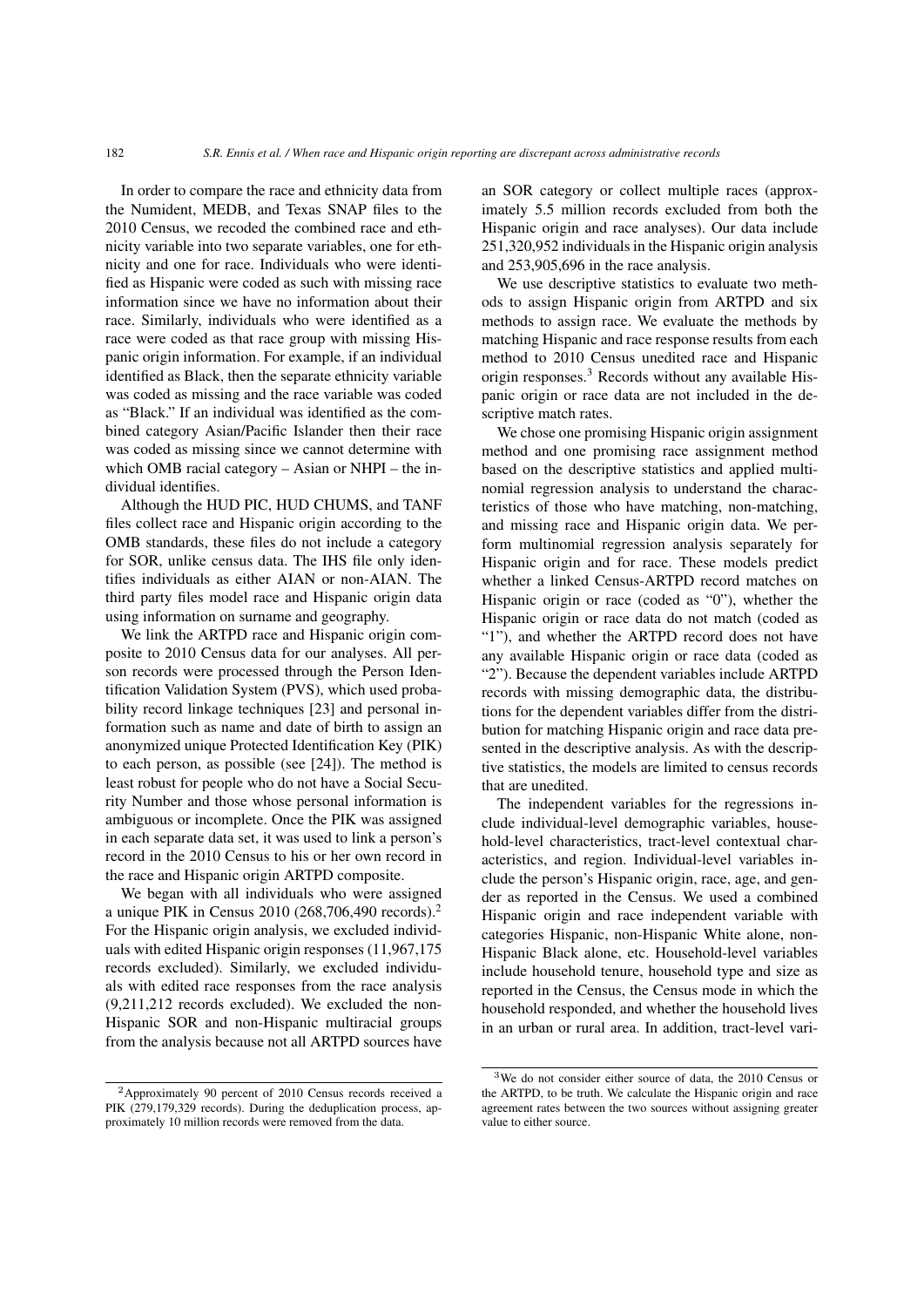<span id="page-4-0"></span>

|                                    | Hispanic origin |         | Race        |         |  |
|------------------------------------|-----------------|---------|-------------|---------|--|
|                                    | Number          | Percent | Number      | Percent |  |
| Total records                      | 351,618,175     | 100.0   | 351,618,175 | 100.0   |  |
| No discrepancy across source files | 277,723,876     | 79.0    | 273,759,382 | 77.9    |  |
| One source with data               | 86,447,226      | 24.6    | 90.743.297  | 25.8    |  |
| Two or more sources with data      | 191.276.650     | 54.4    | 183,016,085 | 52.0    |  |
| Discrepancy across source files    | 11.378.349      | 3.2     | 9.091.536   | 2.6     |  |
| Missing data                       | 62.515.950      | 17.8    | 68,767,257  | 19.6    |  |

Table 1 Percentage of records in the ARTPD composite with a discrepancy across source files or missing data

Source: Administrative records and third party data. Note: ARTPD = Administrative records and third party data.

ables measure the percent of non-Hispanic Whites in the tract in the Census and the logged median household income in the tract according to ACS 2006–2010 5-year data.

#### *3.1. Limitations*

Our analysis does not include people in administrative records who were not assigned a PIK. The characteristics of individuals who receive a PIK are different from those who do not receive a PIK [\[25\]](#page-10-20), which could bias our results. In addition, people in administrative records that did receive a PIK but could not be linked to 2010 Census data are not included in the analysis. This too is likely to result in some bias in our findings. Therefore, our results are not representative of the ARTPD population or the population enumerated in the 2010 Census and should be interpreted with caution.

## 4. Results

We first discuss Hispanic origin and race assignment methods and which methods resulted in the highest match between ARTPD and 2010 Census data for race and Hispanic origin responses. Then, we discuss results from the multinomial regression analysis.

### *4.1. Hispanic origin and race assignment methods*

We developed methods to assign Hispanic origin and race data to the ARTPD composite based on available information in the administrative records and third party files. Once we assign a Hispanic origin or race to a record, the response is not overwritten by responses from any other files.

#### *4.1.1. Hispanic origin*

We considered two different methods in assigning a Hispanic origin response. Figure [1](#page-5-0) illustrates how we applied these methods to assign one Hispanic origin response to the ARTPD composite. If there was no discrepancy in an individual's ethnicity response across source files then that response was assigned to the composite. This is shown in the first three rows of the figure. Of the 352 million records in the ARTPD composite, there were 278 million (79 percent) that had no discrepancy in Hispanic origin responses (see Table [1\)](#page-4-0). Approximately 86 million (25 percent) had only one source of Hispanic origin data and 191 million (54 percent) records had the same Hispanic origin response across two or more sources.

There were 11 million (3 percent) individuals in the composite with discrepant ethnicity responses. When there are differences across the administrative records and third party source files, we assigned a Hispanic origin response according to the following:

In Method 1, a Hispanic response was assigned if a Hispanic response was present in any of the ARTPD sources. This is reflected in rows 4 and 5 in the "Method 1" column. ARTPD does not cover Hispanics as well as non-Hispanics and the agreement between ARTPD and census Hispanic responses is lower compared to non-Hispanics [\[6,](#page-10-3)[7](#page-10-4)[,26\]](#page-10-21). Thus, in this method, we gave priority to Hispanic responses to maximize the coverage of Hispanic responses in the ARTPD composite.

In Method 2, if a Hispanic origin response was found in previous census records, then that Hispanic or non-Hispanic response was assigned to the composite. This is shown in row 4 of the "Method 2" column in Fig. [1.](#page-5-0) Hispanic origin identification can be affected by questionnaire design [\[17\]](#page-10-12). Therefore, in this method, we gave priority to previous census records since the format is the most similar to the 2010 Census, relative to ARTPD sources. If a response was missing in previous census records, then a Hispanic response was assigned if present in any other administrative records source. This is reflected in row 5.

As shown in the last row of the figure, if Hispanic origin information is missing, then the response is set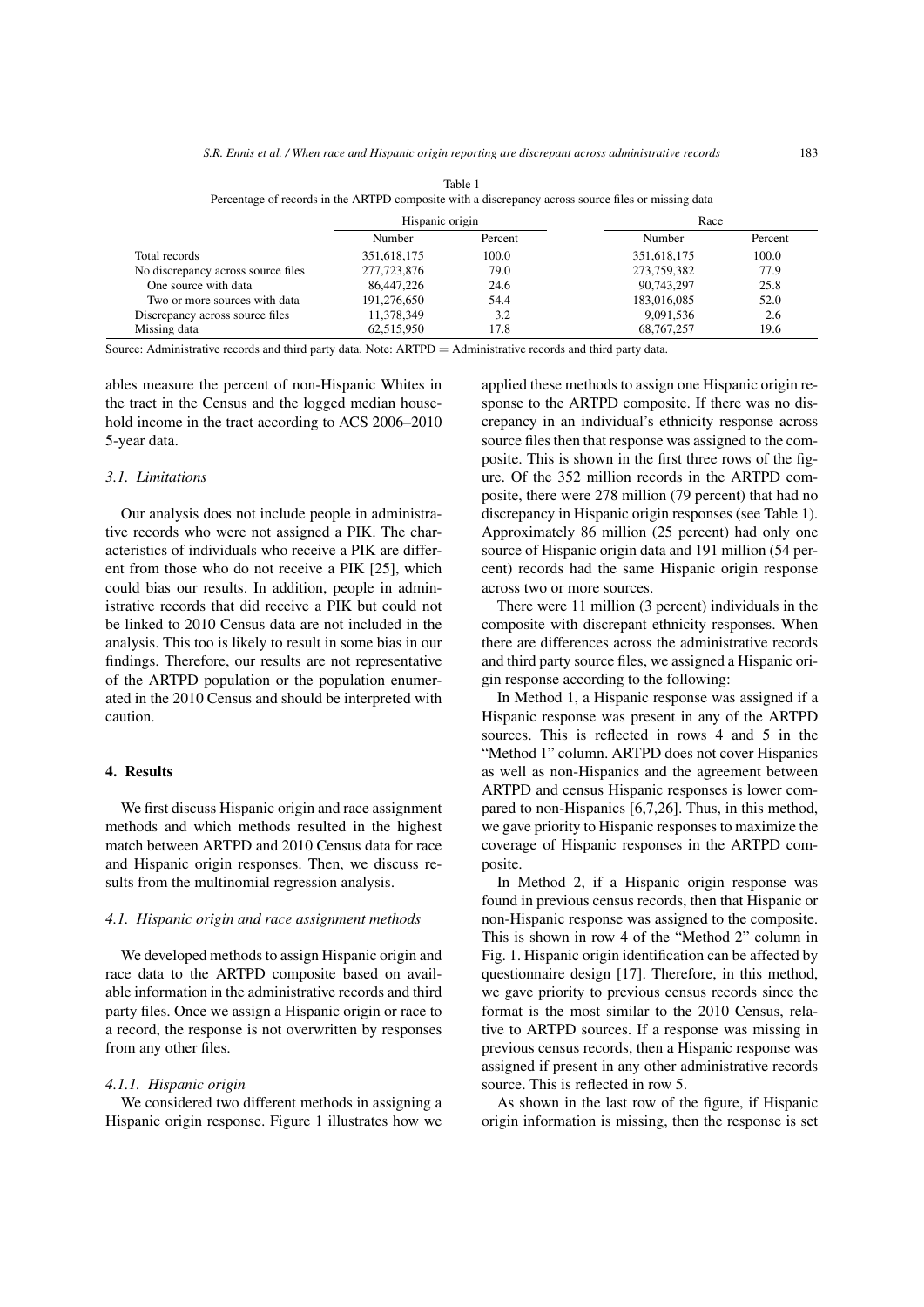| Example # | <b>ARTPD</b> Source 1 | <b>ARTPD Source 2</b> | <b>ARTPD</b> Source 3 | Previous Census | Method 1            | <b>Method 2</b>     |
|-----------|-----------------------|-----------------------|-----------------------|-----------------|---------------------|---------------------|
|           | Non-Hispanic          | Non-Hispanic          | Non-Hispanic          | Non-Hispanic    | <b>Non-Hispanic</b> | <b>Non-Hispanic</b> |
|           | Missing               | Non-Hispanic          | Missing               | Missing         | <b>Non-Hispanic</b> | <b>Non-Hispanic</b> |
|           | Hispanic              | Hispanic              | Missing               | Hispanic        | <b>Hispanic</b>     | <b>Hispanic</b>     |
| 4         | Hispanic              | Hispanic              | Missing               | Non-Hispanic    | <b>Hispanic</b>     | <b>Non-Hispanic</b> |
|           | Non-Hispanic          | Non-Hispanic          | Hispanic              | Missing         | <b>Hispanic</b>     | <b>Hispanic</b>     |
| 6         | Missing               | Missing               | Missing               | Missing         | <b>Missing</b>      | <b>Missing</b>      |

ARTPD = Administrative records and third party data.

<span id="page-5-0"></span>Fig. 1. Methods used to assign Hispanic origin response to the ARTPD composite.

| Example # ARTPD |                     | <b>ARTPD</b>                      | Previous            | <b>IHS</b> | Method 1                                           | Method 2               | Method 3                                                                | Method 4           | Method 5           | Method 6           |
|-----------------|---------------------|-----------------------------------|---------------------|------------|----------------------------------------------------|------------------------|-------------------------------------------------------------------------|--------------------|--------------------|--------------------|
|                 | Source 1            | Source 2                          | Census              |            |                                                    |                        |                                                                         |                    |                    |                    |
|                 | Missing             | White alone                       | White alone         | Missing    | White alone                                        | White alone            | White alone                                                             | White alone        | White alone        | White alone        |
|                 | Black alone Missing |                                   | Black alone         | Missing    | <b>Black alone</b>                                 | <b>Black alone</b>     | <b>Black alone</b>                                                      | <b>Black alone</b> | <b>Black alone</b> | <b>Black alone</b> |
|                 |                     | NHPI alone Two or More NHPI alone |                     | Missing    | <b>NHPI</b> alone                                  | Two or More NHPI alone |                                                                         | <b>NHPI</b> alone  | <b>NHPI</b> alone  | <b>NHPI</b> alone  |
| 4               | NHPI alone Missing  |                                   | Missing             |            | AIAN alone <b>NHPI</b> alone                       | NHPI alone             | <b>NHPI</b> alone                                                       | <b>NHPI</b> alone  | <b>NHPI</b> alone  | <b>AIAN</b> alone  |
|                 |                     | AIAN alone White alone            | AIAN alone          |            | AIAN alone <b>AIAN alone AIAN alone AIAN alone</b> |                        |                                                                         | AIAN alone         | AIAN alone         | <b>AIAN</b> alone  |
| 6               |                     | Asian alone AIAN alone            | AIAN alone          |            | AIAN alone <b>AIAN alone</b>                       | <b>AIAN alone</b>      | <b>AIAN</b> alone                                                       | AIAN alone         | <b>AIAN</b> alone  | <b>AIAN</b> alone  |
|                 | Asian alone Missing |                                   | Two or More Missing |            |                                                    |                        | Two or More Two or More Two or More Two or More Two or More Two or More |                    |                    |                    |
| 8               | Missing             | Missing                           | Missing             | Missing    | <b>Missing</b>                                     | Missing                | <b>Missing</b>                                                          | Missing            | Missing            | <b>Missing</b>     |

 $ARTPD =$  Administrative records and third party data;  $IHS =$  Indian Health Service.

<span id="page-5-1"></span>Fig. 2. Methods used to assign race response to the ARTPD composite.

to missing in the ARTPD composite. Table [1](#page-4-0) shows that approximately 63 million (18 percent) individuals in the ARTPD composite had no Hispanic origin information.

Once a single Hispanic origin response was assigned to the ARTPD composite using each method, the composite was then linked to 2010 Census data, and match rates for response agreement were calculated to evaluate the quality of the Hispanic origin responses in ARTPD. The match rates for each method are shown in Table [2.](#page-6-0) The agreement rate for Hispanics in Method 1 is higher (94 percent) compared to Method 2 (92 percent), while the agreement rate for non-Hispanics is higher in Method 2 (99 percent) compared to Method 1 (97 percent). For this paper, we chose to further evaluate Method 1 using multinomial regressions since the agreement rate is higher for Hispanics compared to Method 2.

#### *4.1.2. Race*

We explored six different methods of assigning a single race response, and they are described above. Figure [2](#page-5-1) shows how we applied the business rules described in each method to assign one race response from administrative records. If there is no discrepancy in an individual's race responses across files, then that race was assigned to the administrative records composite. This is reflected in the first two rows of Fig. [2.](#page-5-1) As shown in Table [1,](#page-4-0) there were 274 million (78 percent) records in the composite with no discrepancy across race responses. About 91 million (26 percent) had only one source of race data, and 183 million (52 percent) had the same race response across multiple sources.

Approximately 9 million (3 percent) of individuals in the composite had different race responses. If responses across source files are discrepant, race was assigned in the following manner:

Methods 1 and 2 prioritized smaller race groups over larger ones, since smaller race groups – specifically, the AIAN, Asian, NHPI, SOR, and multiracial groups – experience lower race response agreement and greater coverage issues than Whites and Blacks [\[6,](#page-10-3)[7,](#page-10-4)[26\]](#page-10-21). A single race was assigned with preference given to smaller race groups according to their share of the total 2010 Census population distribution. As NHPI alone is the smallest of the seven race categories, it was selected first if it was in any of the source files, as demonstrated in rows 3 and 4 of the figure. Then race was selected in the following order – AIAN alone, Two or More Races, Asian alone, SOR alone, Black alone, and then White alone. Method 2 is similar to Method 1, but preference was given to Two or More Races first, followed by NHPI alone, AIAN alone, Asian alone, SOR alone, Black alone, and then White alone. This is demonstrated in row 3, in the "Method 2" column of Fig. [2.](#page-5-1) We chose to prioritize Two or More Races first in this method because this group experiences lower agreement and coverage rates in ARTPD relative to other groups [\[6\]](#page-10-3).

For Methods 3 and 4 we prioritized the race response that was most frequently reported across ARTPD. For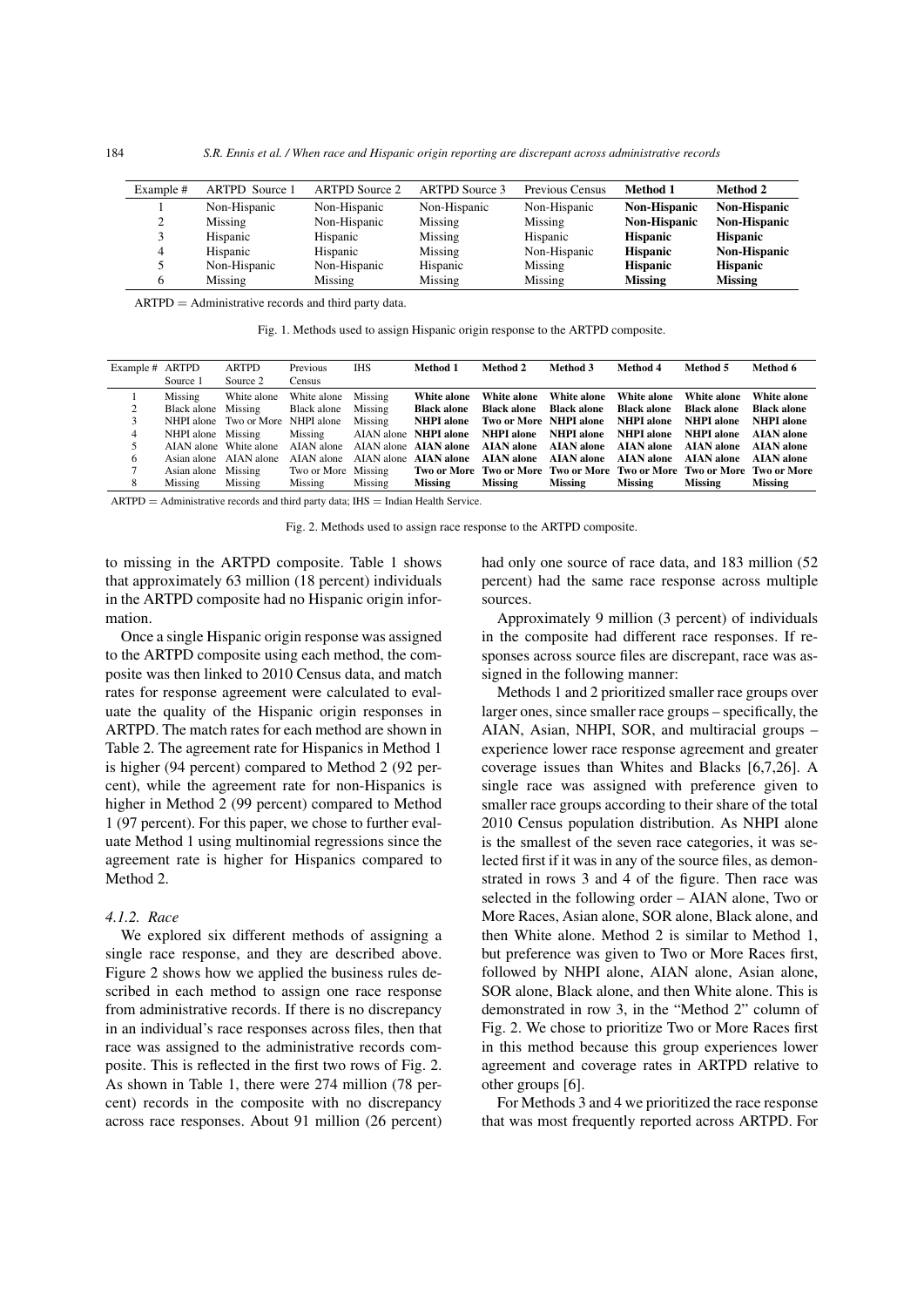<span id="page-6-0"></span>

| Percentage of ARTPD Hispanic origin data matched to the 2010 Census |            |         |            |         |  |  |  |  |
|---------------------------------------------------------------------|------------|---------|------------|---------|--|--|--|--|
| Hispanic origin responses                                           | Method 1   |         | Method 2   |         |  |  |  |  |
|                                                                     | Number     | Percent | Number     | Percent |  |  |  |  |
| Hispanic                                                            | 30.253,046 | 93.7    | 29.713.244 | 92.0    |  |  |  |  |

Non-Hispanic 191,087,892 96.8 195,097,141 98.8

Table 2

Source: 2010 Census and ARTPD. Note: ARTPD = administrative records and third party data.

Table 3 Percentage of ARTPD race data matched to the 2010 Census

<span id="page-6-1"></span>

| Race        | Method 1                     |      | Method 2         |      | Method 3        |      | Method 4       |      | Method 5       |      | Method 6         |  |
|-------------|------------------------------|------|------------------|------|-----------------|------|----------------|------|----------------|------|------------------|--|
| responses   | Number Percent               |      | Number Percent   |      | Number Percent  |      | Number Percent |      | Number Percent |      | Number Percent   |  |
|             | White alone 161,093,312 96.5 |      | 161,093,312 96.5 |      | 161,748,097     | 96.9 | 161,748,097    | 96.9 | 161.817.315    | 96.9 | 161,745,421 96.9 |  |
| Black alone | 26,660,073                   | 96.4 | 26,660,073 96.4  |      | 26,776,690 96.8 |      | 26,776,690     | 96.8 | 26.706.261     | 96.6 | 26,702,739 96.6  |  |
| AIAN alone  | 1.494.452 74.3               |      | 1.414.241 70.3   |      | 1.430.924 71.1  |      | 1.385.324      | 68.9 | 1.357.520 67.5 |      | 1,466,302 72.9   |  |
| Asian alone | 6.598.137                    | 90.8 | 6.598.137        | 90.8 | 6.263.855 86.2  |      | 6.263.855      | 86.2 | 6.624.789 91.1 |      | 6.624.401 91.1   |  |
| NHPI alone  | 146.565 57.6                 |      | 143,683 56.5     |      | 138,968 54.6    |      | 136,442 53.6   |      | 144,115 56.7   |      | 144,049 56.6     |  |
| SOR alone   | 2.656.812                    | 49.4 | 2.656.812 49.4   |      | 2.592.965 48.2  |      | 2.592.965      | 48.2 | 2.627.712 48.8 |      | 2.626.585 48.8   |  |
| Two or More | 1.367.434                    | 28.6 | 1,450,139 30.4   |      | 1.272.013 26.6  |      | 1.329.544 27.8 |      | 1.440.223 30.2 |      | 1,385,900 29.0   |  |
| Races       |                              |      |                  |      |                 |      |                |      |                |      |                  |  |

Source: 2010 Census and ARTPD. Note: ARTPD = administrative records and third party data.

Method 3, this is demonstrated in rows 3, 5, and 6 of the column labeled "Method 3" of Fig. [2.](#page-5-1) If there was no most frequent race, then race was assigned with preference given to smaller race groups using the same order as in Method 1. This is demonstrated in row 4 of the figure. For Method 4, if there was no most frequent race, then race was assigned with preference given to the smaller race groups using the same order as in Method 2. This is demonstrated in row 7 of the figure.

In Methods 5 and 6, we evaluated whether dataset order impacted agreement rates. Since previous census records are most similar in format and design to the 2010 Census, we assigned a race response to the ARTPD composite first from this data source. This is shown in rows 3, 5, 6 and 7 of the "Method 5" column. If a response was missing in previous census records, then a race response was assigned according to Method 1. This is reflected in row 4. In Method 6, we evaluated whether using IHS before other datasets would increase agreement response rates for American Indians and Alaska Natives. This is illustrated in rows 4, 5, and 6. Otherwise, a race response was assigned as described in Method 5. Rows 3 and 7 of the "Method 6" column provide examples of this.

As with the Hispanic origin assignment, if there are no race responses in administrative records, then race is set to missing in the composite file regardless of the method used. This is illustrated in the last row of Fig. [2.](#page-5-1) There were 69 million (20 percent) individuals in the composite with missing race information (see Table [1\)](#page-4-0).

The match rates for each race method are shown in Table [3.](#page-6-1) Method 1 generally looks like the best method. Method 1 has the highest agreement rates for AIAN and NHPI and very similar agreement rates for single race Whites, Blacks, and those who report SOR alone compared to other methods. The agreement rate for Asians is very similar to some of the other methods; Methods 3 and 4 have much lower agreement rates for Asians compared to the other methods (86 percent compared to 91 percent, respectively). The agreement rate for Two or More Races is also quite similar across the methods, but Methods 2 and 5 have slightly higher agreement rates (30 percent) compared to Method 1 (29 percent).

#### *4.2. Regression results*

Next, using multinomial regressions, we discuss factors associated with matching, non-matching, and missing Hispanic origin (model 1) and race (model 2) responses between the 2010 Census and ARTPD. Table [4](#page-7-0) presents the distribution of the dependent variables. Overall, about 87 percent of individuals have matching Hispanic origin responses, 3 percent have non-matching or different Hispanic origin responses, and 10 percent have missing Hispanic origin data in ARTPD. A smaller percentage of respondents have matching race responses at 78 percent. Five percent of respondents have different race responses between the two data sources and 17 percent are missing race data in administrative records.

Model 1 shows that Hispanics are more likely to have non-matching Hispanic origin responses but less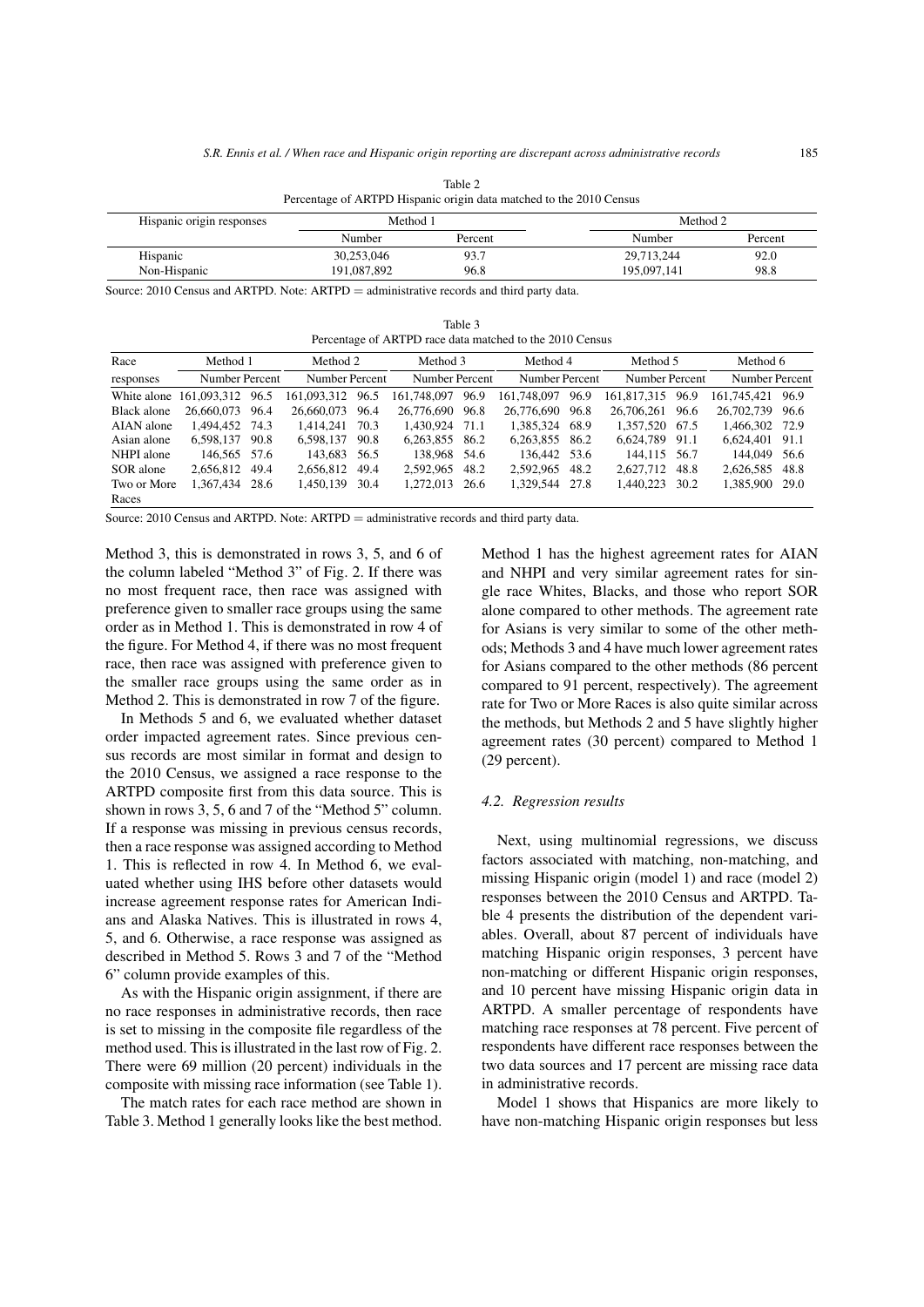<span id="page-7-0"></span>

|                    | Hispanic origin |         | Race        |         |
|--------------------|-----------------|---------|-------------|---------|
|                    | Number          | Percent | Number      | Percent |
| Total              | 251,320,952     | 100.0   | 253,905,696 | 100.0   |
| Matching           | 217,393,894     | 86.5    | 198,805,047 | 78.3    |
| Non-Matching       | 8,068,227       | 3.2     | 11,707,695  | 4.6     |
| Missing ARTPD Data | 25,858,831      | 10.3    | 43.392.954  | 17.1    |

Table 4 Distribution of dependent variables used in multinomial logistic regression models

Source: 2010 Census and ARTPD. Note: ARTPD = administrative records and third party data.

| Table 5                                              |  |
|------------------------------------------------------|--|
| Multinomial logistic regression results, odds ratios |  |

<span id="page-7-1"></span>

|                                                             | Model 1: Hispanic origin |                                             | Model 2: Race                    |              |
|-------------------------------------------------------------|--------------------------|---------------------------------------------|----------------------------------|--------------|
|                                                             |                          | (Matching Hispanic origin is the reference) | (Matching race is the reference) |              |
|                                                             | Non-matching             | Missing in                                  | Non-matching                     | Missing in   |
| Variables                                                   | responses                | <b>ARTPD</b>                                | responses                        | <b>ARTPD</b> |
| Ethnicity/Race in Census (Non-Hispanic White alone omitted) |                          |                                             |                                  |              |
| Hispanic                                                    | $1.58***$                | $0.71***$                                   | $35.95***$                       | $9.24***$    |
| Non-Hispanic Black alone                                    | $0.67***$                | $0.88***$                                   | $1.63***$                        | $0.71***$    |
| Non-Hispanic American Indian or Alaska Native alone         | $2.20***$                | $0.89***$                                   | $13.67***$                       | $0.41***$    |
| Non-Hispanic Asian alone                                    | $2.51***$                | $2.98***$                                   | $6.29***$                        | $10.88***$   |
| Non-Hispanic Native Hawaiian or Pacific Islander alone      | $3.60***$                | $2.01***$                                   | $35.95***$                       | $9.24***$    |
| Age (18–44 years old omitted)                               |                          |                                             |                                  |              |
| $0-17$ years old                                            | $1.24***$                | $12.66***$                                  | $2.19***$                        | $16.85***$   |
| 45-64 years old                                             | $0.96***$                | $0.40***$                                   | $0.95***$                        | $0.48***$    |
| 65 years and older                                          | $0.83***$                | $0.24***$                                   | $0.86***$                        | $0.25***$    |
| Gender (Female omitted)                                     |                          |                                             |                                  |              |
| Male                                                        | $0.74***$                | $1.07***$                                   | $1.05***$                        | $1.00***$    |
| Household Tenure (Owner omitted)                            |                          |                                             |                                  |              |
| Renter                                                      | $1.08***$                | $1.04***$                                   | $1.16***$                        | $1.63***$    |
| No rent paid                                                | $1.09***$                | $1.08***$                                   | $1.09***$                        | $1.48***$    |
| Household Type (Married couple family omitted)              |                          |                                             |                                  |              |
| Single father family                                        | $1.12***$                | $0.61***$                                   | $1.07***$                        | $0.96***$    |
| Single mother family                                        | $1.18***$                | $0.43***$                                   | $1.02***$                        | $0.58***$    |
| Other household type                                        | $1.06***$                | $0.97***$                                   | $1.13***$                        | $1.02***$    |
| Household Size (1 person omitted)                           |                          |                                             |                                  |              |
| 2 persons                                                   | $1.06***$                | $1.04***$                                   | $1.03***$                        | $1.42***$    |
| 3 persons                                                   | $1.13***$                | $1.32***$                                   | $1.10***$                        | $2.22***$    |
| 4 persons                                                   | $1.11***$                | $1.30***$                                   | $1.10***$                        | $2.42***$    |
| 5 or more persons                                           | $1.07***$                | $1.07***$                                   | $1.18***$                        | $2.64***$    |
| Census Mode (Mailout/Mailback omitted)                      |                          |                                             |                                  |              |
| Nonresponse follow-up                                       | $1.23***$                | $1.13***$                                   | $1.48***$                        | $1.27***$    |
| Other mode                                                  | $1.06***$                | $1.02***$                                   | $1.06***$                        | $1.23***$    |
| Region (West omitted)                                       |                          |                                             |                                  |              |
| Midwest                                                     | $0.63***$                | $0.84***$                                   | $0.77***$                        | $1.03***$    |
| South                                                       | $0.76***$                | $0.99***$                                   | $0.77***$                        | $1.07***$    |
| Northeast                                                   | $0.97***$                | $0.94***$                                   | $0.94***$                        | $1.09***$    |
| Address Type (Urban omitted)                                |                          |                                             |                                  |              |
| Rural                                                       | $0.76***$                | $0.93***$                                   | $0.85***$                        | $0.93***$    |
| Percent non-Hispanic White in tract                         | $0.99***$                | $1.00***$                                   | $1.00***$                        | $1.00***$    |
| Median household income in tract (log)                      | $1.39***$                | $2.06***$                                   | 1.00                             | $1.19***$    |
| Unweighted N                                                |                          | 251.320.952                                 | 253,905,696                      |              |

 $***p$  < 0.001; Source: 2010 Census and ARTPD; Note: ARTPD = administrative records and third party data.

likely to have missing Hispanic origin data in ARTPD compared to non-Hispanic Whites (Table [5\)](#page-7-1). In model 2, we see that Hispanics are 43 times more likely to have non-matching race responses in ARTPD than non-Hispanic Whites. Also, the odds of having missing race responses are about 11 times larger for Hispanics than non-Hispanic Whites. One factor contributing to these results is that many Hispanics view their race as "Hispanic" and do not identify with OMB's standard race groups.

With the exception of non-Hispanic Black individuals in the Hispanic origin model, non-Hispanic mi-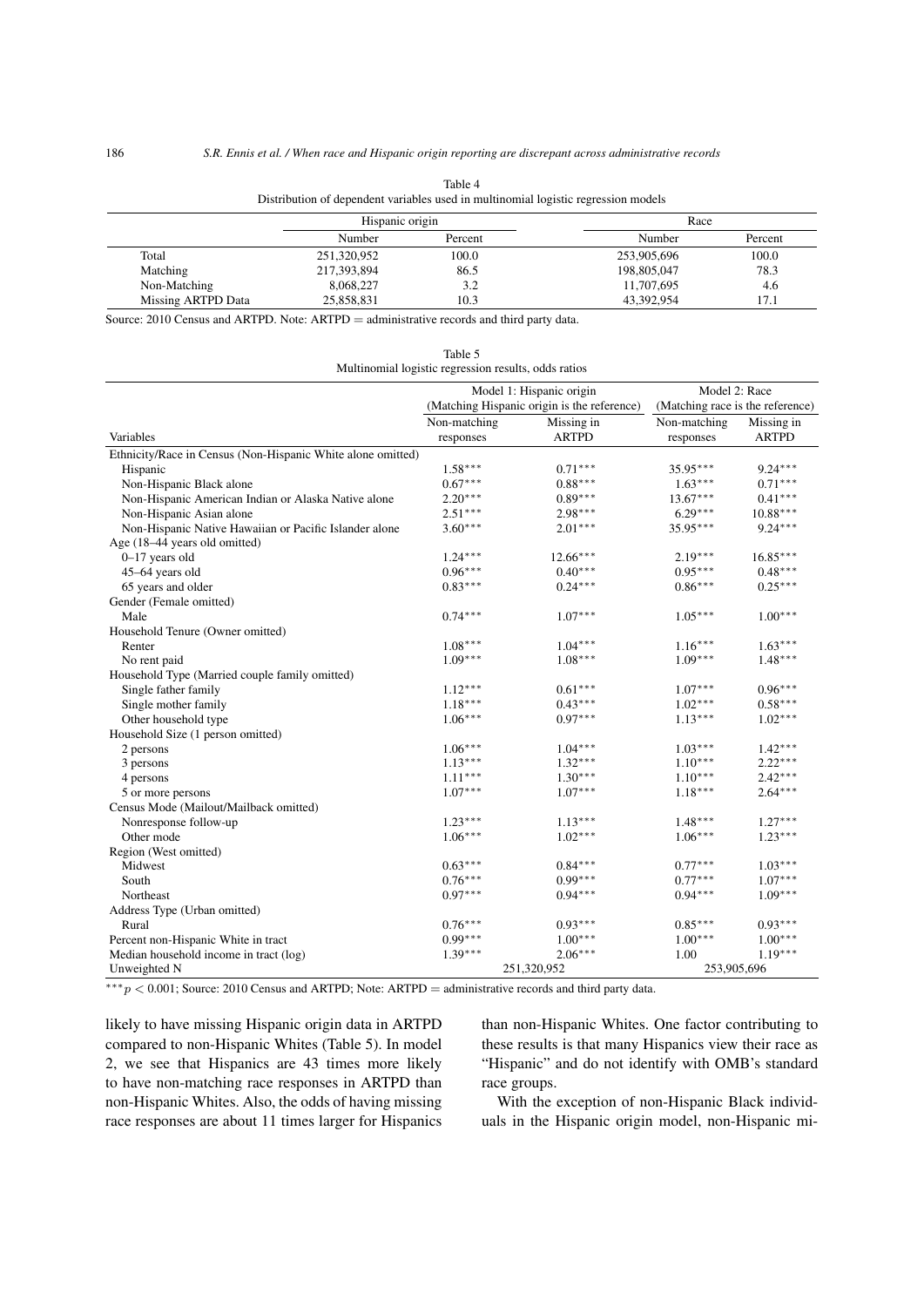norities are significantly more likely to have different Hispanic origin and race responses in ARTPD than in the Census compared to non-Hispanic Whites. In fact, the odds of having non-matching race responses are 14 and 36 times larger for non-Hispanic AIAN and non-Hispanic NHPI individuals, respectively, relative to non-Hispanic Whites. This is consistent with previous research that shows that response change is more common in AIAN and NHPI groups [\[10](#page-10-6)[–12\]](#page-10-7). The coefficients in both models show that race and Hispanic origin data in ARTPD is more likely to be missing for non-Hispanic Asians and non-Hispanic NHPIs than for non-Hispanic Whites. These results are supported by previous research which finds that coverage in administrative records is lower for minorities compared to non-Hispanic Whites [\[6,](#page-10-3)[7,](#page-10-4)[26\]](#page-10-21).

There are differences in matching race and Hispanic origin by age and gender. Individuals aged 45 and older are more likely to have the same race and Hispanic origin responses in the Census and ARTPD, however, individuals aged 17 and younger are less likely to have matching responses than those aged 18 to 44 years. This pattern is consistent with previous studies measuring agreement of race and Hispanic origin data in surveys and administrative records [\[19,](#page-10-14)[20\]](#page-10-15). Younger individuals are 17 and 13 times more likely to have missing race and Hispanic origin administrative records data, respectively. These results are consistent with findings from previous research that coverage in administrative records is lower for younger age groups compared to older age groups [\[5,](#page-10-2)[6\]](#page-10-3). Males are less likely to have non-matching Hispanic origin responses. This contradicts earlier research that finds that males have a lower likelihood of having consistent ethnicity responses than females [\[18](#page-10-13)[,19\]](#page-10-14). Consistent with prior research using administrative records data, males are more likely to have non-matching race responses than females [\[18](#page-10-13)[,19\]](#page-10-14). In addition, males are more likely to have missing Hispanic origin data.

Compared to individuals who responded to the 2010 Census by mail, individuals who responded to the Census in the nonresponse follow-up operation or other modes are more likely to have non-matching race and Hispanic origin responses in ARTPD.<sup>[4](#page-8-0)</sup> The presence of an enumerator in the 2010 Census nonresponse followup operation may affect a respondent's response to the Hispanic origin and race questions. In a study of Hispanic origin and race response change between Census 2000 and the 2010 Census, Liebler et al. [\[10\]](#page-10-6) found that response change is common among people who responded to one or both censuses using a response mode other than mail. Responding to the Census by non-mail modes is associated with a greater likelihood of missing race and Hispanic origin data in ARTPD.

Race and Hispanic origin response agreement between the 2010 Census and ARTPD varies by geography. Consistent with findings from earlier research, residents living in the West are more likely to have non-matching Hispanic origin and race responses than those residing in the Midwest, South, or Northeast [\[10\]](#page-10-6). Individuals living in regions other than the West are less likely to have missing Hispanic origin responses but more likely to have missing race data. In addition, living in rural areas is associated with matching responses for both race and Hispanic origin. Minority groups are more likely to have non-matching race responses compared to Whites [\[10\]](#page-10-6) and are also more likely to live in urban areas [\[27\]](#page-10-22), which may in part be why we observe more matching responses in rural areas.

In terms of household characteristics, renters, households headed by single parents or that have other household compositions, and individuals living in households with two or more people are more likely to have different Hispanic origin and race responses compared to homeowners, households headed by married couples, and individuals who live alone. Households headed by single parents are less likely to have missing race and Hispanic origin data than households headed by married couples. Renters and individuals living in households with two or more people are more likely to have missing race and Hispanic origin data in ARTPD than homeowners and single person households.

As the median household income in the tract of residence increases, the odds of having a non-matching or missing Hispanic origin response in ARTPD increase. Individuals living in more affluent neighborhoods are more likely to have missing race data than those in neighborhoods with lower median household incomes. These findings are consistent with the work of Fernandez et al. [\[18\]](#page-10-13).

#### 5. Conclusion

In this research, we explored different methods for assigning one race and Hispanic origin response when

<span id="page-8-0"></span><sup>4</sup>Our analyses include census information collected from a neighbor or other respondent outside of the household (i.e., proxy reports). We also ran our regressions excluding proxy reports and generally found that the patterns were similar.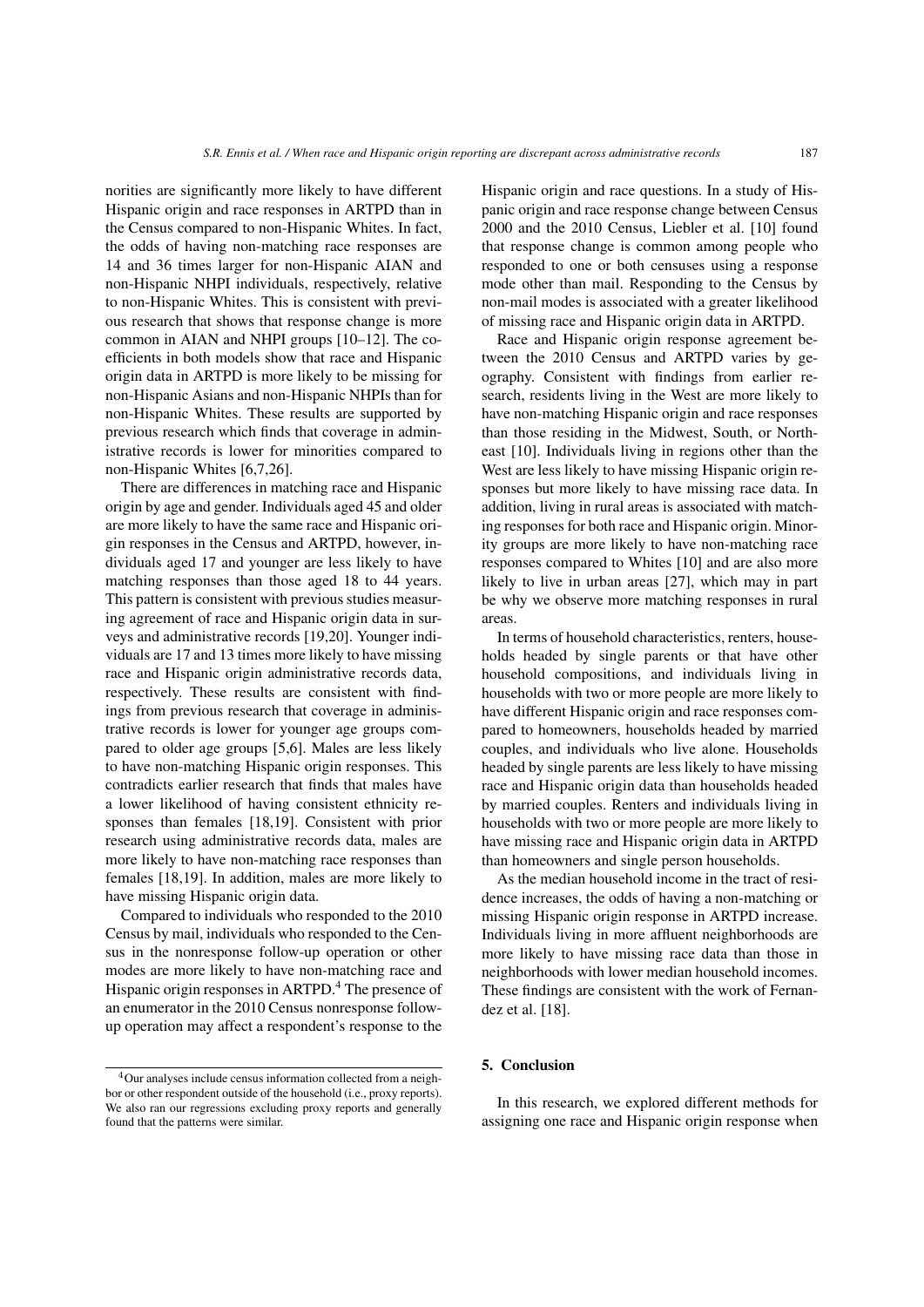responses are discrepant across ARTPD sources. We evaluated which methods resulted in the highest level of agreement with the 2010 Census and find that Hispanic Method 1 and race Method 1 resulted in the highest match rates for Hispanics and smaller race groups, respectively. For Hispanic origin, the match rate was 94 percent for Hispanics and 97 percent for non-Hispanics. The most successful method in assigning race resulted in match rates ranging from 29 percent for Two or More Races to 96 percent for White alone and Black alone. Match rates were higher for single race Whites, Blacks, and Asians and lower rates for single race AIANs, NHPIs, those who report SOR, and Two or More Races.

We also described the characteristics of individuals whose Hispanic origin and race responses in ARTPD do not match 2010 Census data or are missing. We find that many demographic, household, and contextual variables are associated with non-matching and missing race and Hispanic origin responses. The magnitude of race, ethnicity, age, and household size odds ratios are notable.

We find that minorities, especially Hispanics, are more likely to have non-matching Hispanic origin and race responses in ARTPD compared to the 2010 Census. These results are consistent with those found in other studies on racial and ethnic fluidity. Hispanics are less likely to have missing Hispanic origin data but more likely to have missing race data in ARTPD. Hispanics' higher likelihood of missing race data in ARTPD relative to non-Hispanic Whites may be in part due to not identifying with the response options offered. We also find that non-Hispanic Asian and NHPI individuals are more likely to have missing race and Hispanic origin data in ARTPD.

Consistent with previous research that children are not covered as well as adults in ARTPD [\[6](#page-10-3)[,7\]](#page-10-4), individuals ages 0–17 are more likely to have missing race and Hispanic origin responses. Household size is also strongly associated with missing race data, where larger households tend to have missing race data compared to smaller households. This may also be related to coverage of children issues in ARTPD.

Our findings suggest that using ARTPD when race and Hispanic origin responses are missing is a promising approach. The quality of ARTPD is high for the White alone, Black alone, and Asian alone populations, and these data can assist in assigning responses when data are missing. Our results concur with those found during Census 2000 research and show that ARTPD race and Hispanic origin responses for minority groups had lower levels of agreement with 2010 Census data relative to non-Hispanic Whites. Although the quality of race and Hispanic origin administrative data appears to be lower for some minority groups, our results are consistent with earlier research on racial and ethnic fluidity. Further research is needed to investigate scenarios in which ARTPD should be used for imputation given ARTPD could impact Hispanic origin and race distributions [\[3\]](#page-10-0).

As the Census Bureau acquires more administrative records and third party data sources, we will evaluate the agreement of Hispanic origin and race response data relative to census data in order to assess the use of these sources in the ARTPD race and Hispanic origin composite. We are currently in the process of acquiring SNAP and Women, Infants, and Children program data from states and will evaluate these data for the ARTPD composite. We will also explore additional methods to assign race and Hispanic origin from ARTPD.

By developing methods to assign one Hispanic origin and race response when these responses are discrepant across administrative records sources, our research can inform imputation strategies to address race and ethnicity item nonresponse in census surveys and the 2020 Census. Our research can also inform other Census Bureau programs including the Population Estimates Program where national population estimates by race and ethnicity are developed using administrative records. By contributing to a better understanding of the factors associated with non-matching and missing race and Hispanic origin data in ARTPD, our analysis will inform the application of ARTPD race and Hispanic origin data to Census operations and research as well as research on race and Hispanic origin reporting, measurement, and fluidity.

## Acknowledgments

The authors would like to thank Leticia E. Fernandez and Amy O'Hara for their helpful comments and suggestions.

#### References

- <span id="page-9-0"></span>[1] Farber J, Wagner D, Resnick D. Using administrative records for imputation in the decennial census. In JSM Proceedings, Survey Research Methods Section. Alexandria, VA: American Statistical Association, 2005; 3008-3015.
- <span id="page-9-1"></span>[2] Rothhaas C, Lestina F, Hill JM. 2010 Decennial Census: Item nonresponse and imputation assessment report. 2010 Census Planning Memoranda Series No. 173, 2012.